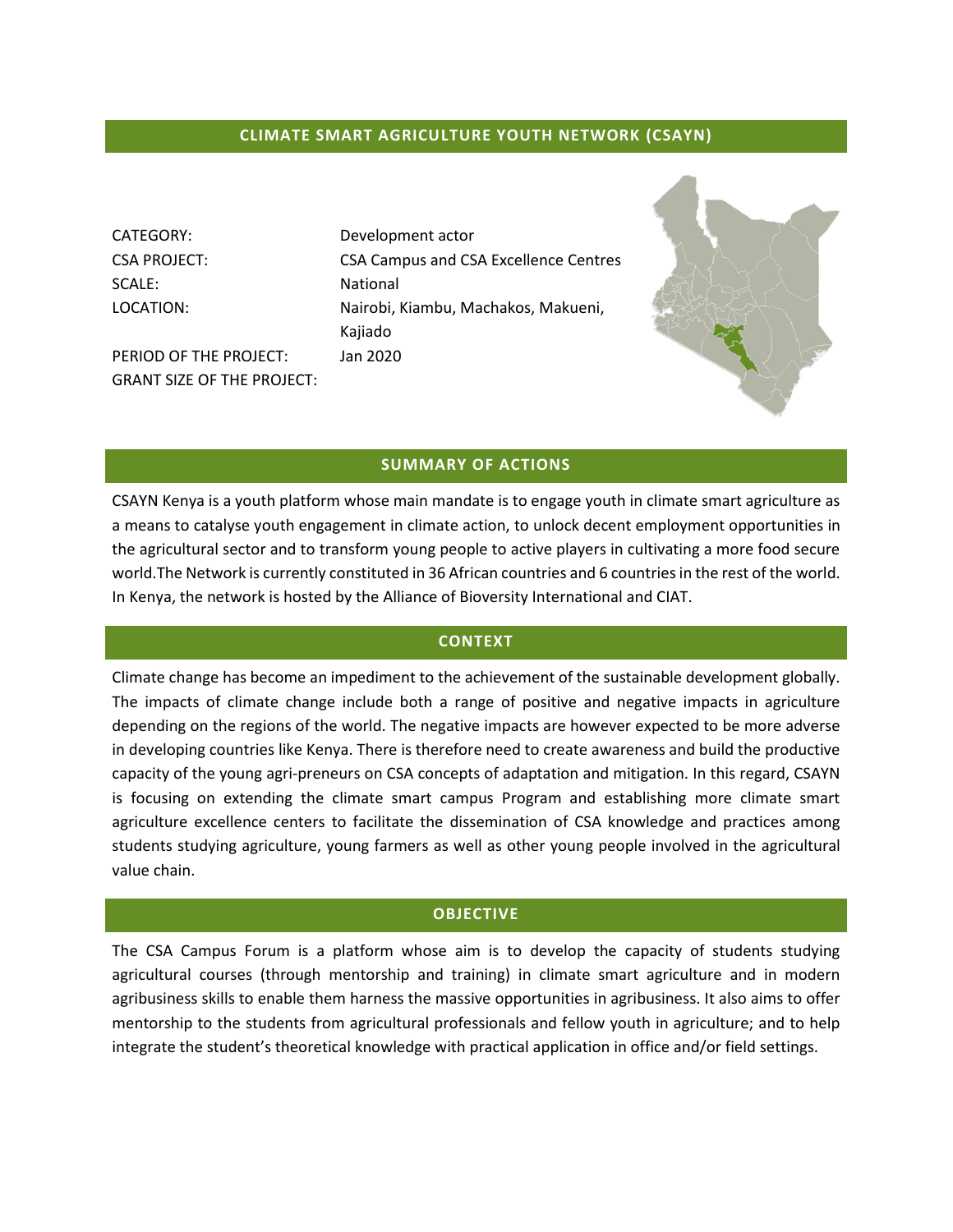Climate Smart Agriculture Excellence Centers (CSAEC's) are CSAYN's novel approach for practical on-farm demonstration of climate smart agriculture technologies, innovations and management practices. The CSAECs are run by youth farmers and act as touch points for knowledge transfer of locally appropriate and environmentally sound farming approaches and technologies. CSAECs are therefore a means to facilitate the scaling of CSA practices among farmers and since they are run by the youth, are an avenue for peer to peer learning.

# **KEY INTERVENTIONS**

| <b>FARM LEVEL</b>                            | <b>TARGET (NO OF</b><br><b>FARMERS)</b> | <b>INDICATORS MONITORED</b>                                                                                                                                                                                                                                                                         |
|----------------------------------------------|-----------------------------------------|-----------------------------------------------------------------------------------------------------------------------------------------------------------------------------------------------------------------------------------------------------------------------------------------------------|
| Soil management                              |                                         | CSA Excellence centres established<br>Number of farmers trained on the CSA<br>Excellence centres<br>Number of trainings held                                                                                                                                                                        |
| Smart water<br>management                    |                                         | <b>CSA Excellence centres established</b><br>Number of farmers trained on the CSA<br><b>Excellence centres</b>                                                                                                                                                                                      |
| Renewable energy                             |                                         | Use of solar powered technology in<br>$\overline{\phantom{a}}$<br>agricultural equipment in the CSA Excellence<br>Center<br>Adoption of solar powered equipment by<br>farmers for their farming activities                                                                                          |
| <b>BEYOND FARM LEVEL</b>                     | <b>TARGET</b><br><b>BENEFICIARIES</b>   | <b>INDICATORS MONITORED</b>                                                                                                                                                                                                                                                                         |
| Gender (Youth and<br>Women inclusion in CSA) | Youth and women                         | Number of members that CSAYN has (because<br>all of our members are youths)<br>Number of female members that CSAYN has<br>Number of activities in institutions of higher<br>learning for students taking agricultural<br>courses<br>Number of Programs and activities on youth<br>engagement in CSA |

## **PARTICIPATION IN KEY CLIMATE & AGRICULTURE NETWORKS**

The organisation is a member of the following networks; Climate Smart Agriculture Multistakeholder Platform; Global Alliance for Climate Smart Agriculture (GACSA), YPARD and UN Committee on World Food Security (CFS) PSM.

- Knowledge dissemination
- Technology transfer

## **INVOLVEMENT IN CSA RELEVANCE OF CSA MSP TO WORK**

- Information on CSA
- Networking